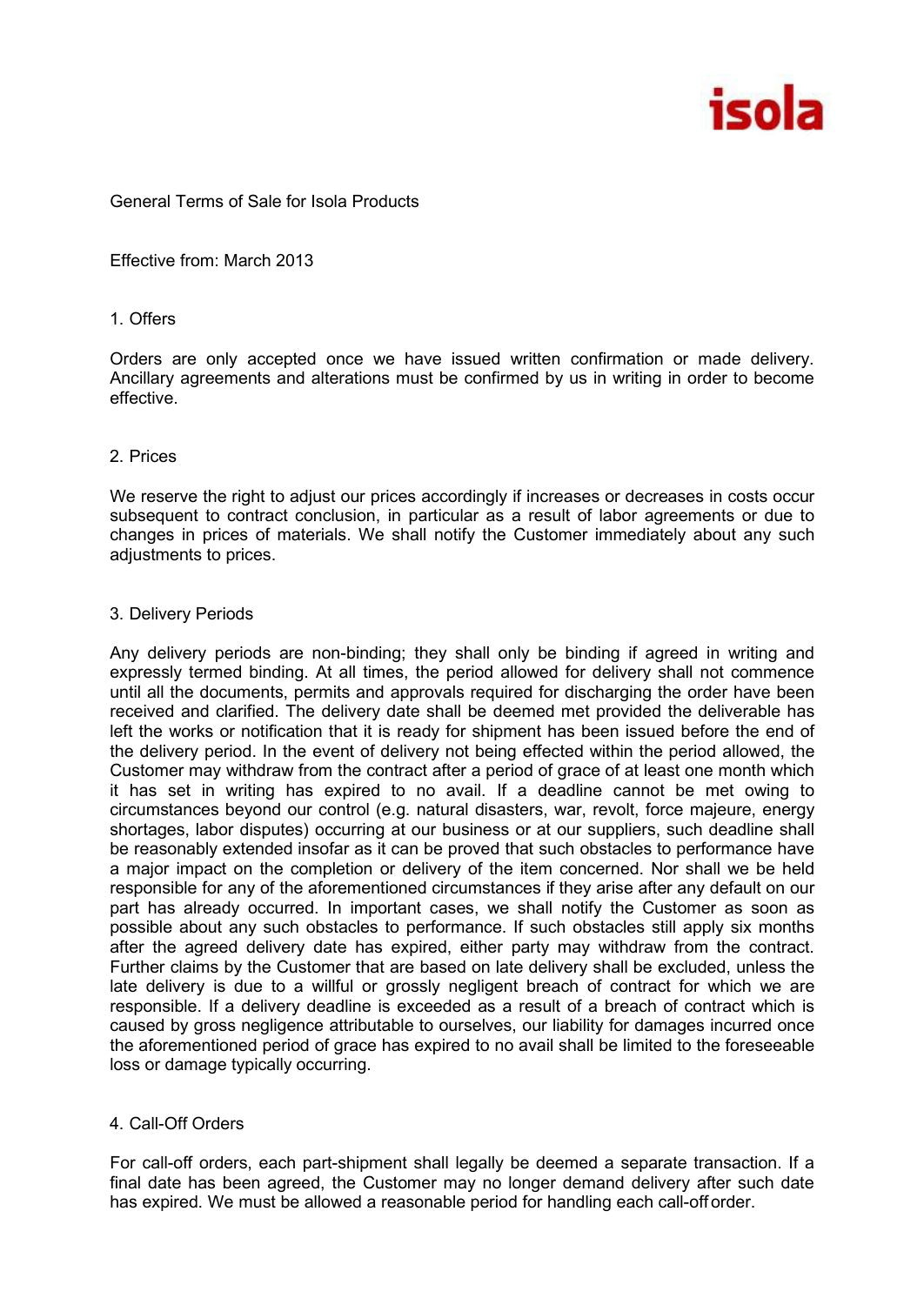### 5. Shipment and Risk

The goods are shipped for the Customer's account. Risk shall always pass to the Customer when the goods leave the works. In the event of any delays in shipment for which the Customer is responsible, risk shall pass to the Customer on notification that the goods are ready for dispatch. Even if they have minor defects, the Customer shall take receipt of the items delivered notwithstanding the rights pursuant to Item 10 below.

#### 6. Packaging

Our prices exclude packaging. Packaging shall be charged at cost price and shall not be taken back.

### 7. Excess Or Short Deliveries

In the case of goods for which it is not possible to calculate the final quantity ultimately produced in manufacture, we may deliver 10% more or less than the quantity ordered and charge accordingly. This shall also apply to individual part-deliveries.

#### 8. Payment

Payment shall fall due at the latest within 14 days of date of invoice allowing a 2% discount, or within 30 days of date of invoice without deduction. Payments shall always be offset against the oldest payables. Checks shall be accepted in payment subject to the normal reservation of the amount being finally credited. Express prior agreement is required for using other modes of payment for performing payment obligations; in this case also, the aforementioned reservation shall still apply. Charges for discounting and debiting shall be borne by the Customer. If the payment date is exceeded (receipt of payment more than 30 days after receipt of invoice), we shall be entitled – even without issuing a reminder, and at the same time reserving further rights – to charge interest at a rate of 8% p.a. over and above the base rate in force at the time (Section 288 of the German Civil Code) on transactions not done with a consumer. If checks are not honored, if payments are discontinued, or if some debt settlement procedure is instituted, our entire receivables shall fall due for immediate payment. The Customer may only effect setoff against claims that are undisputed or have been declared *res judicata*. Similarly, the Customer is only entitled to assert right of retention if its counterclaim is undisputed or has been declared *res judicata*.

### 9. Reservation Of Title

We shall reserve title to the goods delivered until such time as all our claims vis-à-vis the Customer arising from its business relationship with us – including any claims created at some future date under contracts that are concurrently or subsequently concluded – have been settled. This shall also apply if any or all the claims have been posted in a current account and such account has been balanced and the statement of account has been acknowledged. Despite payment having been effected, our reservation of title shall persist until a bill of exchange which we have issued or accepted in connection with a supply of goods has been honored. The Customer shall be entitled to sell or process the goods in the normal course of business. It hereby assigns to us all the claims vis-à-vis its own customers or other third parties that accrue to it on resale. Even after such assignment, it shall remain entitled to collect the receivables until further notice. Our entitlement to collect the receivables ourselves shall remain unaffected; however, we shall not exercise such right as long as the Customer duly performs its payment and other obligations. On request, the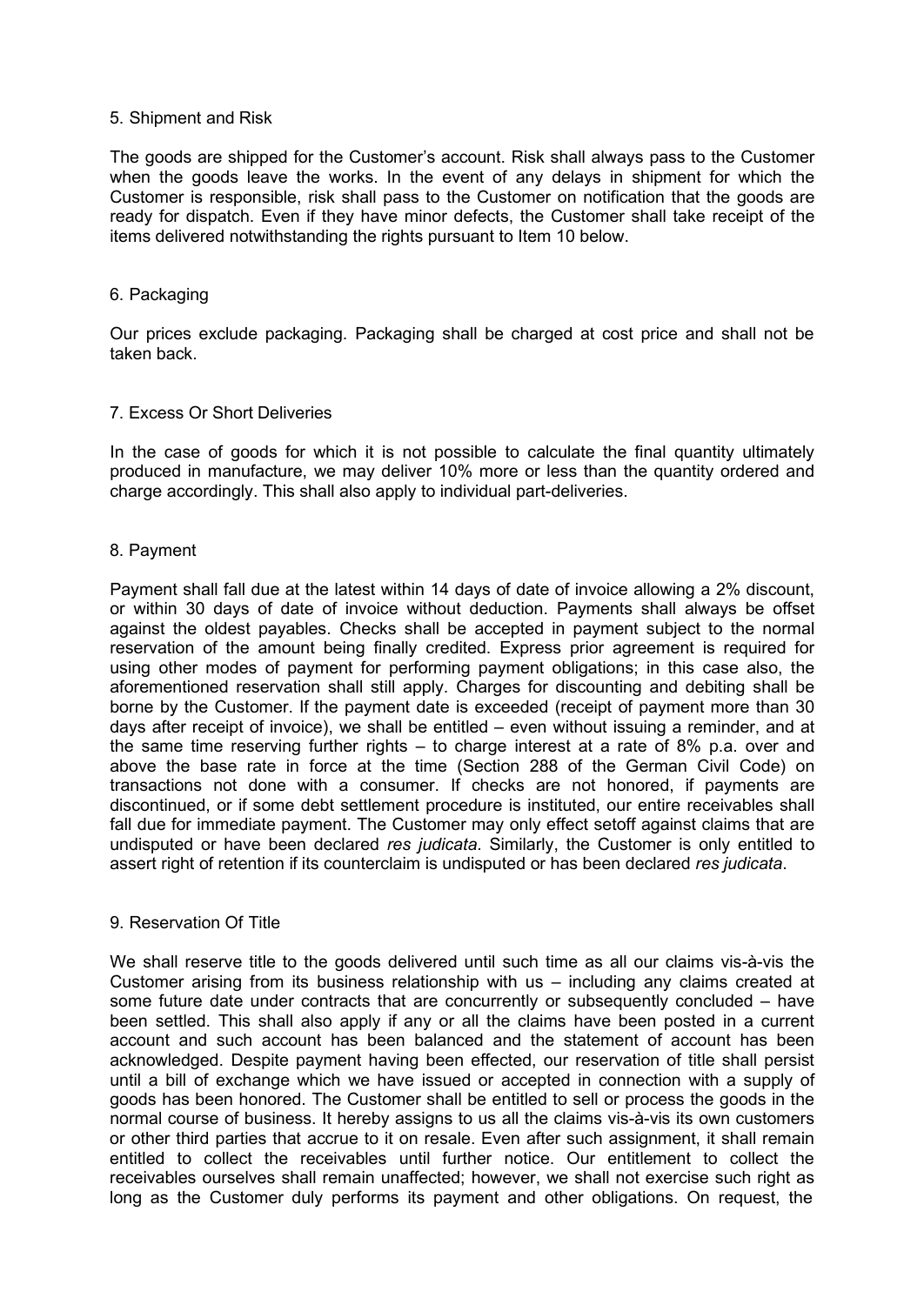Customer shall inform us about the assigned claims and the respective debtors, hand over documents and notify the debtors about the assignment.

The processing or remodeling of reserved goods shall be performed by the Customer on our behalf at all times. If reserved goods are processed with other items not belonging to us, we shall be entitled to co-ownership of the new item in proportion to the value of the reserved goods at the time of processing in relation to the other items processed. In all other respects, the same shall apply to the item created via processing as for the reserved goods. We shall be entitled at any time to take back the goods in the event of any breach of contract by the Customer, in particular default in payment. If we take back or garnish items, this shall only be deemed withdrawal from the contract if the law so prescribes or if we expressly so declare in writing. For the purpose of taking back the goods, the Customer shall hereby irrevocably grant us permission to enter its business premises and storage facilities unhindered and remove the goods. To the extent that and as long as our reservation of title applies, the goods or any items made from them may neither be assigned by way of security nor pledged by the Customer without our permission. The Customer must notify us in writing without delay in the event of garnishment or any other interference by third parties. It may not make any arrangements with its own customers that might impair our rights.

If the value of the security provided exceeds collateralized claims by more than 10%, any security exceeding this amount shall be extinguished by clearing the longest-standing items of security.

### 10. Liability For Defects

The Customer's rights in the event of defects shall be contingent upon it having duly performed its obligations to inspect the goods and report defects in accordance with Section 377 of the German Commercial Code. If the item bought is defective, we shall be entitled to effect post-performance by either eliminating the defect or by supplying a new item free of defects, at our own option. If the defect is eliminated, we shall be under obligation to bear all the expenses required to that end, in particular transport and travel costs and costs for labor and materials, only however up to a sum that does not exceed 20% of the purchase price, and only provided the costs are not increased due to the purchased item having been taken to some location other than the place of performance or installed in a complete system. The Customer shall bear any costs incurred if a defect is reported without good cause.

If post-performance fails, the Customer shall be entitled to either withdraw from the contract or demand a reduction in the price, at its own option.

We shall bear liability in accordance with statutory regulations insofar as the Customer asserts claims for damages that are based on intent or gross negligence, including intent or gross negligence on the part of our representatives or vicarious agents. If we are not guilty of a willful breach of contract, our liability for damages shall be limited to the foreseeable loss or damage typically occurring.

We shall bear liability in accordance with statutory regulations if we culpably breach a cardinal duty; in this case however, our liability for damages shall be limited to the foreseeable loss or damage typically occurring.

Liability for any culpably caused mortal injury, physical harm or health damage shall remain unaffected; this shall also apply to mandatory liability under the Product Liability Act.

Liability shall be excluded, unless otherwise stipulated above.